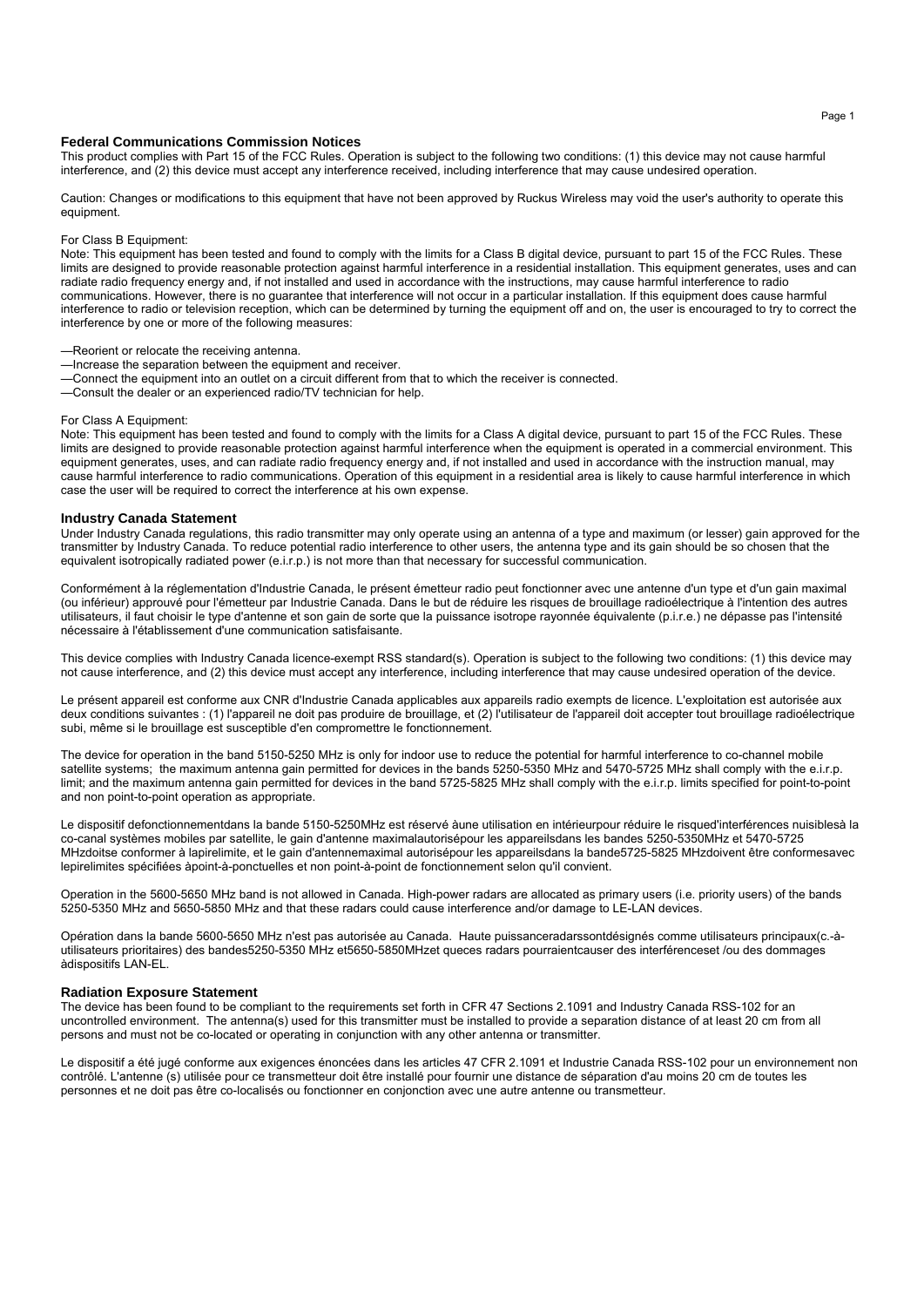# **Professionally Installed Products**

The product is to be installed according to the installation instructions. The Use/Operator does not have access to the device once the device is installed and in use. Provisions for permanent grounding is provided

- 1. Installation personal: This product is designed for specific application and needs to be installed by a qualified personal who has RF and related rule knowledge. The general user shall not attempt to install or change the setting.
- 2. Installation location: The product shall be installed at a location where the radiating antenna can be kept 20 cm from nearby person in normal operation condition to meet regulatory RF exposure requirement. Additionally, installation locations with 35km of Terminal Doppler Weather Radar locations shall follow instructions below.
- 3. External antenna: Use only the antennas which have been approved by Ruckus Wireless. The non-approved antenna(s) may produce unwanted spurious or excessive RF transmitting power which may lead to the violation of FCC limit and is prohibited.
- 4. Installation procedure: Please refer to user's manual for the detail.
- 5. Warning: Please carefully select the installation position and make sure that the final output power does not exceed the limit set force in US Rule CFR 47 part 15 section
- 6. 15.247 & 15.407. The violation of the rule could lead to serious federal penalty.

## **Produtos profissionalmente instalado**

O produto deve ser instalado de acordo com as instruções de instalação. O Uso / operador não tem acesso para o dispositivo quando o dispositivo é instalado e em utilização. Provisões para aterramento permanente é fornecido

## **External Antenna Notice**

This radio transmitter has been approved by the FCC and Industry Canada to operate with the antenna types listed below with the maximum permissible gain and required antenna impedance for each antenna type indicated. Antenna types not included in this list, having a gain greater than the maximum gain indicated for that type, are strictly prohibited for use with this device.

Le présent émetteur radio (identifier le dispositif par son numéro de certification ou son numéro de modèle s'il fait partie du matériel de catégorie I) a été approuvé par Industrie Canada pour fonctionner avec les types d'antenne énumérés ci-dessous et ayant un gain admissible maximal et l'impédance requise pour chaque type d'antenne. Les types d'antenne non inclus dans cette liste, ou dont le gain est supérieur au gain maximal indiqué, sont strictement interdits pour l'exploitation de l'émetteur.

ZF7762, ZF7762-S, ZF7762-T, ZF7762-AC, ZF7762-S-AC: This device has been designed to operate with an omni-directional antenna having maximum gain of 6dBi or a patch antenna having a maximum gain of 23 dBi. Other antenna types or having greater gain are strictly prohibited for use with this device. The required antenna impedance is 50 ohms.

ZoneFlex 7782, ZoneFlex 7782-S, ZoneFlex 7782-N, ZoneFlex 7782-E: This device has been designed to operate with an omni-directional antenna having maximum gain of 5.5dBi, Sector antenna's with a maximum gain of 12dBi, or a patch antenna having a maximum gain of 24 dBi. Other antenna types or having greater gain are strictly prohibited for use with this device. The required antenna impedance is 50 ohms.

#### **Products intended to be powered by an external power supply:**

Caution –This product is intended to be supplied by a Listed Direct Plug-In Power Unit marked Class 2 or LPS (sub-clause 2.5 of standard EN 60950- 1). Available Ruckus power supplies intended for product operation are identified in the product datasheet. The last two digits of the power supply part number represent the country code. For additional applicable power supplies/options, see user instructions and product datasheet.

## **Australia Statement**

This device complies with the ACMA requirements for a Wi-Fi device namely Radio Communications (Low Impact Potential Devices) Class Licence 2000 Amd. 1:2007 and Radiocommunications (Compliance Labelling – Electromagnetic Radiation) Notice 2003. The equipment complies with the ACMA requirements for radiation exposure for a "general user/non-aware user". This equipment should be installed and operated with a minimum distance of 20 cm between the radiator and your body. This equipment complies with the Australian safety requirements and should only used with the specified power adapter according to the product datasheet.

## **Brazil Statement**

For Brazil, those products are designed for specific application and needs to be installed by a qualified personal who has RF and related rule knowledge.Regarding the operation on range of 5150 MHz to 5350 MHz , the average output power of the equipments must be adjusted to the maximum limit of - 0,48 dBm and for 5470 MHz to 5725 MHz, the average output power of the equipments must be adjusted to the maximum limit of 6,44 dBm

Para o Brasil, esses produtos são projetados para aplicações específicas e necessidades a serem instalados por um pessoal qualificado que tenha conhecimento regra RF e afins.Em relação à operação em série de 5150 MHz a 5350 MHz, a potência média de saída dos equipamentos deve ser ajustado para o limite máximo de - 0,48 dBm e para 5470 MHz a 5725 MHz, a potência média de saída dos equipamentos deve ser ajustada ao limite máximo de 6,44 dBm

#### **Taiwan Statement**

經型式認證合格之低功率射頻電機,非經許可,公司、商號或使用者均不得擅自變更頻率、加大功率或變更原設計之特性及功能。 低功率射頻電機之使用不得影響飛航安全及干擾合法通信;經發現有干擾現象時,應立即停用,並改善至無干擾時方得繼續使用。前項合法通信,指依 電信法規定作業之無線電通信。低功率射頻電機須忍受合法通信或工業、科學及醫療用電波輻射性電機設備之干擾.

The control, adjustment and on/off operation of this device does not violate the "Administrative regulations on low power radio waves radiated devices". Any adjustments to the device should be carried out or be monitored by a specialist who has expertise on radio frequency devices. Replacement of components which may lead to the violation to the regulations is not allowed. Without permission granted by the NCC, any company, enterprise, or user is not allowed to change frequency, enhance transmitting power or alter original characteristic as well as performance to an approved low power radio-frequency devices. The low power radio-frequency device shall not influence aircraft security and interfere with legal communications; if found, the user shall cease operating immediately until no interference is achieved. The said legal communications means radio communications is operated in compliance with the Telecommunications Act. The low power radio-frequency devices must not be susceptible with the interference from legal communications or ISM radio wave radiated devices.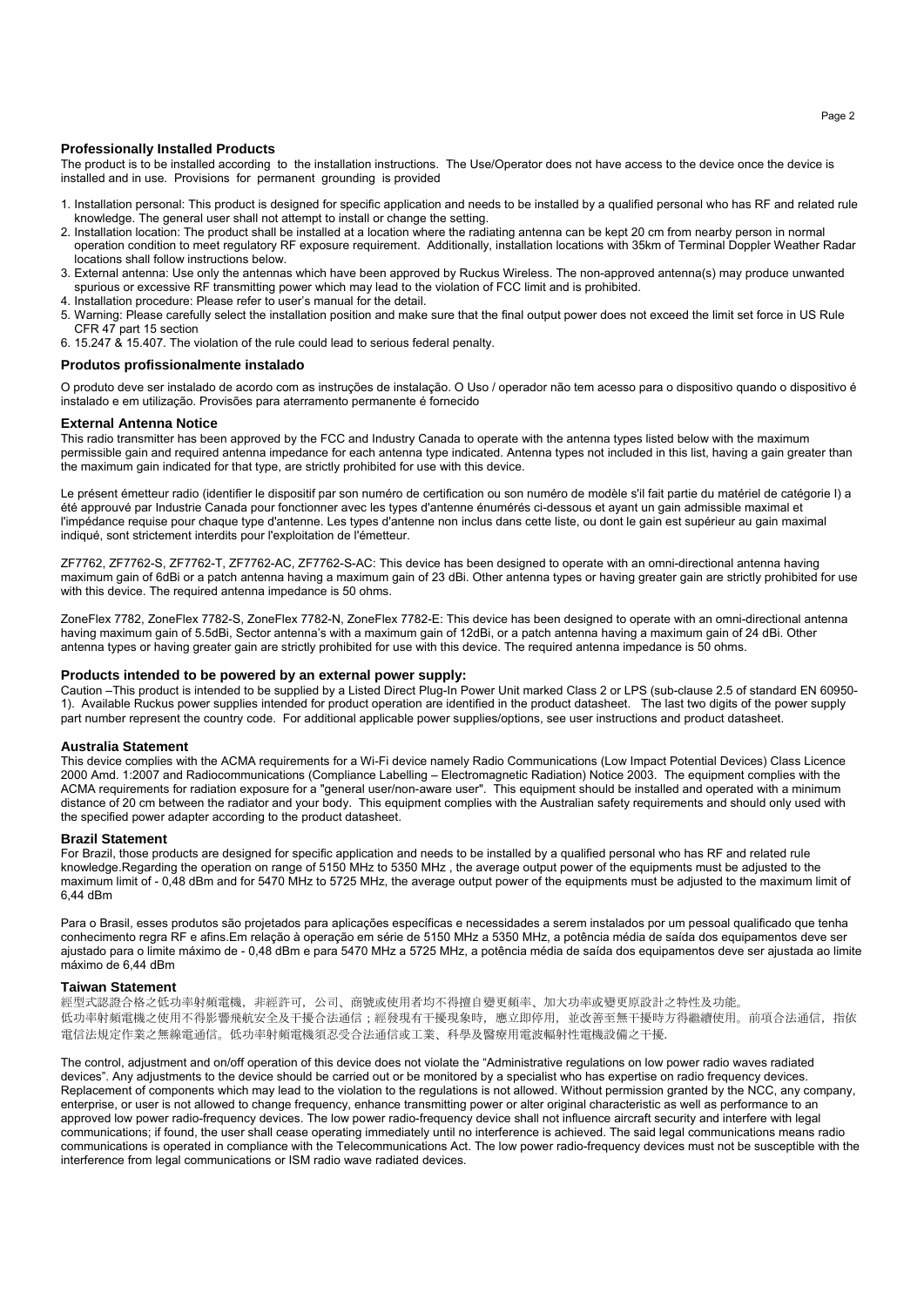## **European Union Notices and National Restrictions**

#### **Italy**

This product meets the National Radio Interface and the requirements specified in the National Frequency Allocation Table for Italy. Unless operating within the boundaries of the owner's property, the use of this 2.4 GHz Wireless LAN product requires a 'general authorization'. Please check with http://www.comunicazioni.it/ for more details.

*Questo prodotto è conforme alla specifiche di Interfaccia Radio Nazionali e rispetta il Piano Nazionale di ripartizione delle frequenze in Italia. Se non viene installato all'interno del proprio fondo, l'utilizzo di prodotti WirelessLAN a 2.4 GHz richiede una "Autorizzazione Generale". Consultare http://www.comunicazioni.it/ per maggiori dettagli.* 

#### **Belgium**

The Belgian Institute for Postal Services and Telecommunications (BIPT) must be notified of any outdoor wireless link having a range exceeding 300 meters. Please check http://www.bipt.be for more details. / *Draadloze verbindingen voor buitengebruik en met een reikwijdte van meer dan 300 meter dienen aangemeld te worden bij het Belgisch Instituut voor postdiensten en telecommunicatie (BIPT). Zie http://www.bipt.be voor meer gegevens. / Les liaisons sans fil pour une utilisation en extérieur d'une distance supérieure à 300 mètres doivent être notifiées à l'Institut Belge des services Postaux et des Télécommunications (IBPT). Visitez http://www.ibpt.be pour de plus amples détails.* 

#### **EU Declaration of Conformity**

The following standards were applied during the assessment of the product against the requirements of the Directive 1999/5/EC:

- Radio: ETSI EN 300 328, ETSI EN 301 893, ETSI EN 302 502
- EMC: EN 55022, EN 301 489-1, EN 301 489-17
- Safety: EN 60950, EN 62311

The frequency band 5150 – 5350 MHz is restricted to indoor use. The frequency band 5745 – 5875 MHz are non-harmonized frequencies. Use is restricted to outdoor professionally installed access points as allowed by local authorities.

| Česky [Czech]             | Ruckus Wireless tímto prohlašuje, že tento Radio LAN je ve shodě se základními požadavky a dalšími příslušnými<br>ustanoveními směrnice 1999/5/ES.                                                     |
|---------------------------|--------------------------------------------------------------------------------------------------------------------------------------------------------------------------------------------------------|
| Dansk [Danish]            | Undertegnede Ruckus Wireless erklærer herved, at følgende udstyr Radio LANoverholder de væsentlige krav og øvrige<br>relevante krav i direktiv 1999/5/EF.                                              |
| Deutsch [German]          | Hiermit erklärt Ruckus Wireless, dass sich das Gerät Radio LAN in Übereinstimmung mit den grundlegenden<br>Anforderungen und den übrigen einschlägigen Bestimmungen der Richtlinie 1999/5/EG befindet. |
| Eesti [Estonian]          | Käesolevaga kinnitab Ruckus Wireless seadme Radio LANvastavust direktiivi 1999/5/EÜ põhinõuetele ja nimetatud<br>direktiivist tulenevatele teistele asjakohastele sätetele.                            |
| English                   | Hereby, Ruckus Wireless declares that this Radio LAN is in compliance with the essential requirements and other<br>relevant provisions of Directive 1999/5/EC.                                         |
| Español [Spanish]         | Por medio de la presente Ruckus Wireless declara que el Radio LANcumple con los requisitos esenciales y cualesquiera<br>otras disposiciones aplicables o exigibles de la Directiva 1999/5/CE.          |
| Ελληνική [Greek]          | ΜΕ ΤΗΝ ΠΑΡΟΥΣΑ Ruckus Wireless ΔΗΛΩΝΕΙ ΟΤΙ Radio LAN ΣΥΜΜΟΡΦΩΝΕΤΑΙ ΠΡΟΣ ΤΙΣ ΟΥΣΙΩΔΕΙΣ<br>ΑΠΑΙΤΗΣΕΙΣ ΚΑΙ ΤΙΣ ΛΟΙΠΕΣ ΣΧΕΤΙΚΕΣ ΔΙΑΤΑΞΕΙΣ ΤΗΣ ΟΔΗΓΙΑΣ 1999/5/ΕΚ.                                           |
| Français [French]         | Par la présente Ruckus Wireless déclare que l'appareil Radio LANest conforme aux exigences essentielles et aux autres<br>dispositions pertinentes de la directive 1999/5/CE.                           |
| Italiano [Italian]        | Con la presente Ruckus Wireless dichiara che questo Radio LANè conforme ai requisiti essenziali ed alle altre<br>disposizioni pertinenti stabilite dalla direttiva 1999/5/CE.                          |
| Latviski [Latvian]        | Ar šo Ruckus Wireless deklarē, ka Radio LAN atbilst Direktīvas 1999/5/EK būtiskajām prasībām un citiem ar to<br>saistītajiem noteikumiem.                                                              |
| Lietuviu<br>[Lithuanian]  | Šiuo Ruckus Wireless deklaruoja, kad šis Radio LANatitinka esminius reikalavimus ir kitas 1999/5/EB Direktyvos<br>nuostatas.                                                                           |
| Nederlands [Dutch]        | Hierbij verklaart Ruckus Wireless dat het toestel Radio LANin overeenstemming is met de essentiële eisen en de andere<br>relevante bepalingen van richtlijn 1999/5/EG.                                 |
| Malti [Maltese]           | Hawnhekk, Ruckus Wireless, jiddikjara li dan Radio LANjikkonforma mal-ħtiģijiet essenzjali u ma provvedimenti oħrajn<br>relevanti li hemm fid-Dirrettiva 1999/5/EC.                                    |
| Magyar<br>[Hungarian]     | Alulírott, Ruckus Wireless nyilatkozom, hogy a Radio LANmegfelel a vonatkozó alapvető követelményeknek és az<br>1999/5/EC irányelv egyéb előírásainak.                                                 |
| Polski [Polish]           | Niniejszym Ruckus Wireless oświadcza, że Radio LANjest zgodny z zasadniczymi wymogami oraz pozostałymi<br>stosownymi postanowieniami Dyrektywy 1999/5/EC.                                              |
| Português<br>[Portuguese] | Ruckus Wireless declara que este Radio LANestá conforme com os requisitos essenciais e outras disposições da<br>Directiva 1999/5/CE.                                                                   |
| Slovensko<br>[Slovenian]  | Ruckus Wireless izjavlja, da je ta Radio LANv skladu z bistvenimi zahtevami in ostalimi relevantnimi določili direktive<br>1999/5/ES.                                                                  |

 $C \in \mathbb{O}$